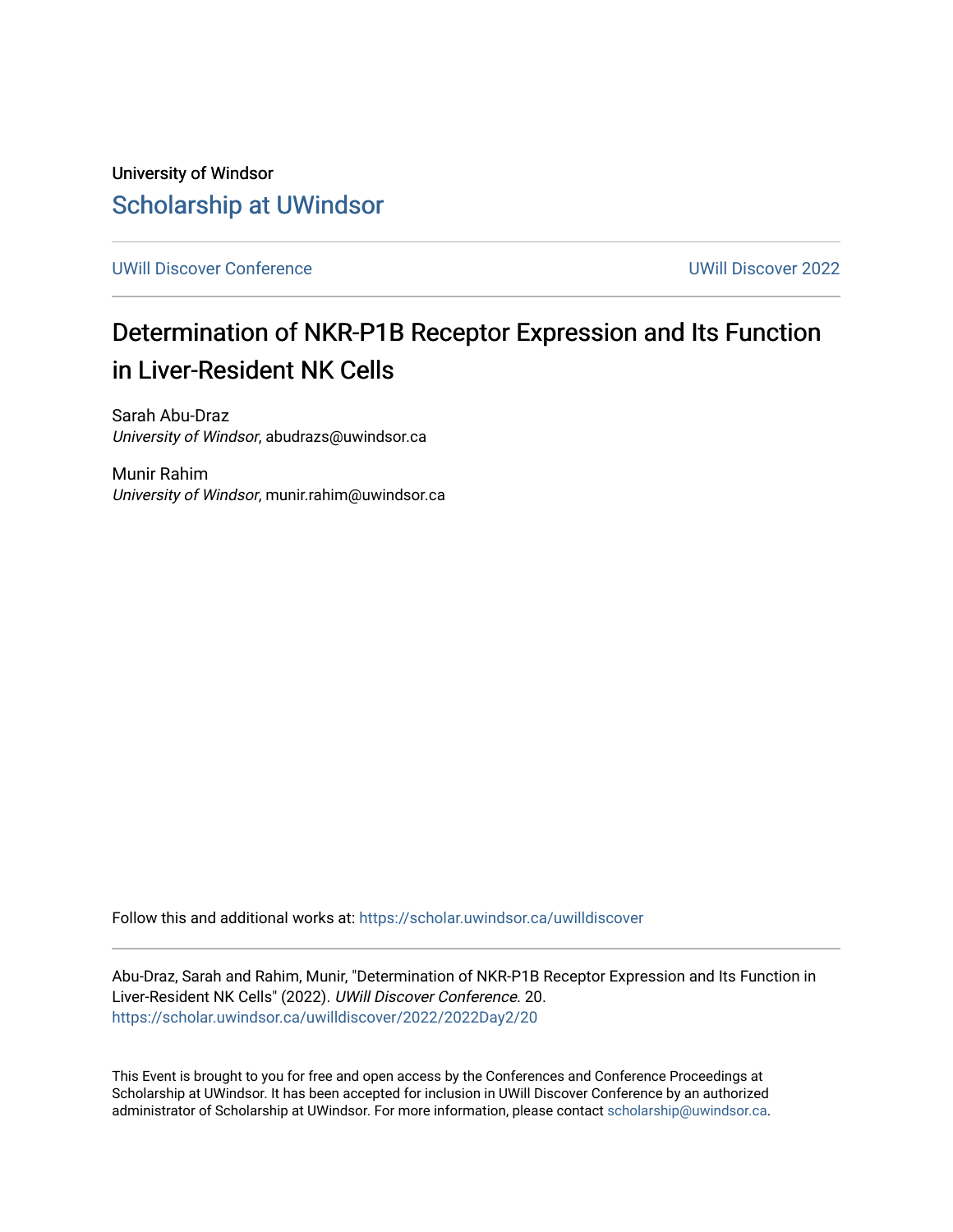

#### *Determination of NKR-P1B Receptor Expression and Function in Liver-Resident NK Cells*

Sarah Abu-Draz Department of Biological Sciences University of Windsor 2022-03-31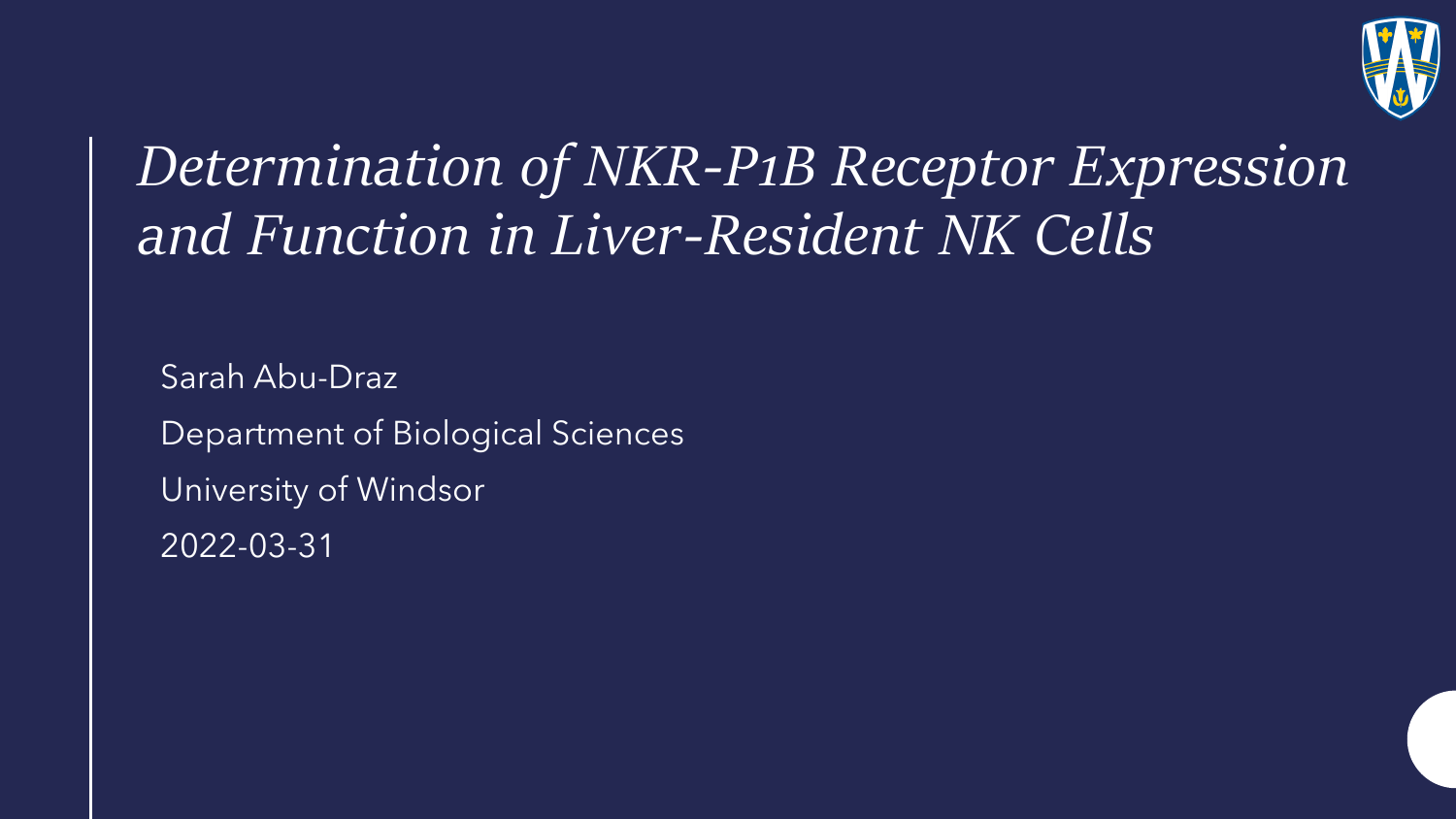# *Natural – Killer (NK) Cells*



- Important members of the innate immune system.
- Able to distinguish target cells that differ only in their expression of MHC class I molecules
- "missing-self" and "induced-self" recognition
- Two distinct subsets, liver-resident NK (lrNK) cells and conventional NK (cNK) cells

<sup>•</sup> A subset of lymphocytes which convey "natural cytotoxicity"

Copyright © 2006 Nature Publishing Group Nature Reviews | Immunology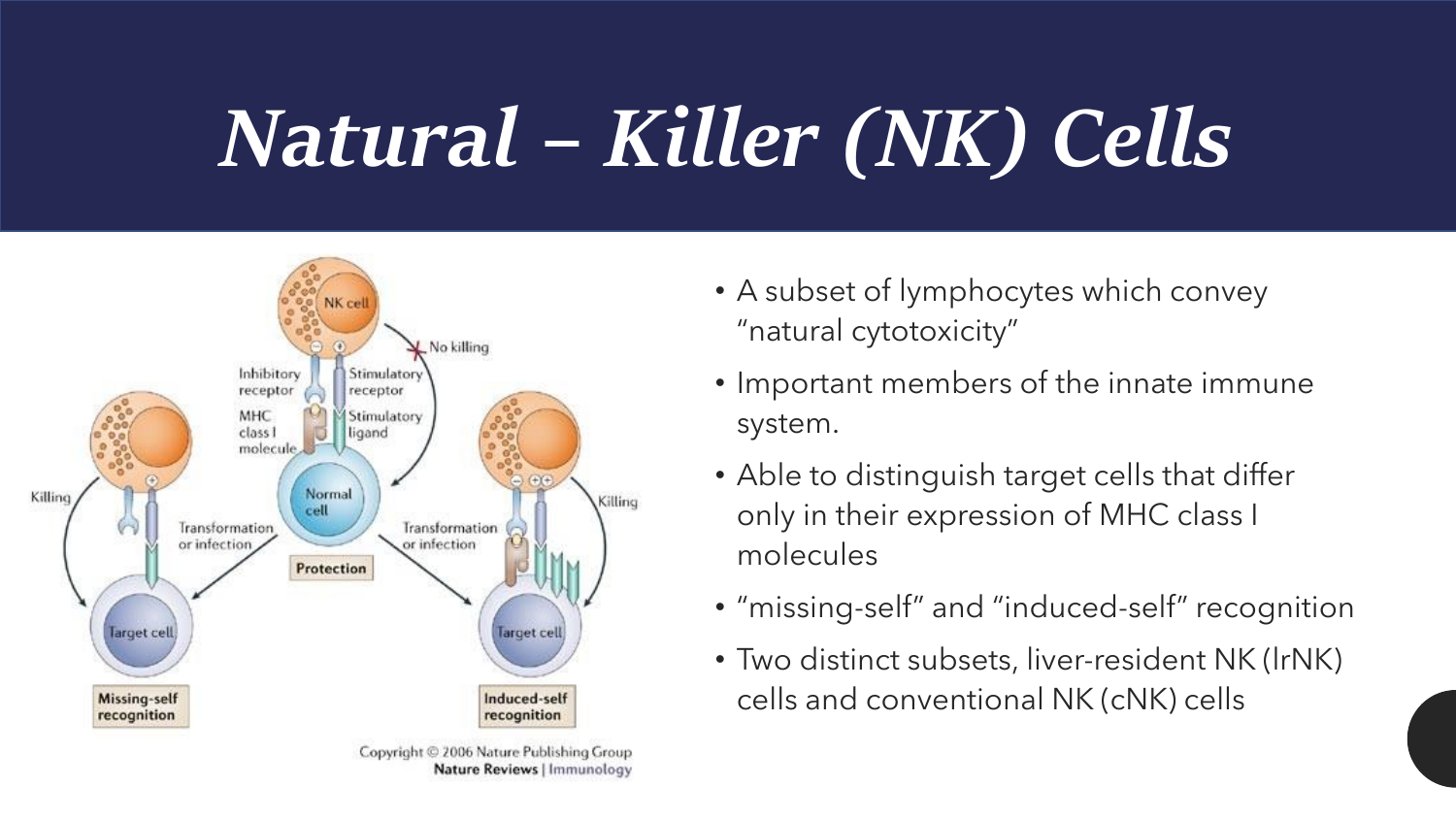# *The NKR-P1B Receptor*

- NK cells can distinguish between normal healthy cells and abnormal cells using a sophisticated repertoire of activating and inhibitory cell surface receptors.
- One of the most unique and earliest identified NK cell inhibitory receptors is the NKR-P1B receptor.
- NKR- P1B is a C-type lectin like receptor that inhibits the function of NK cells upon binging to its cognate C-type related ligand, Clr-b.
- Liver-resident cells harbours large numbers of NK cells but the expression and function of NKR-P1B in these cells have not been explored.

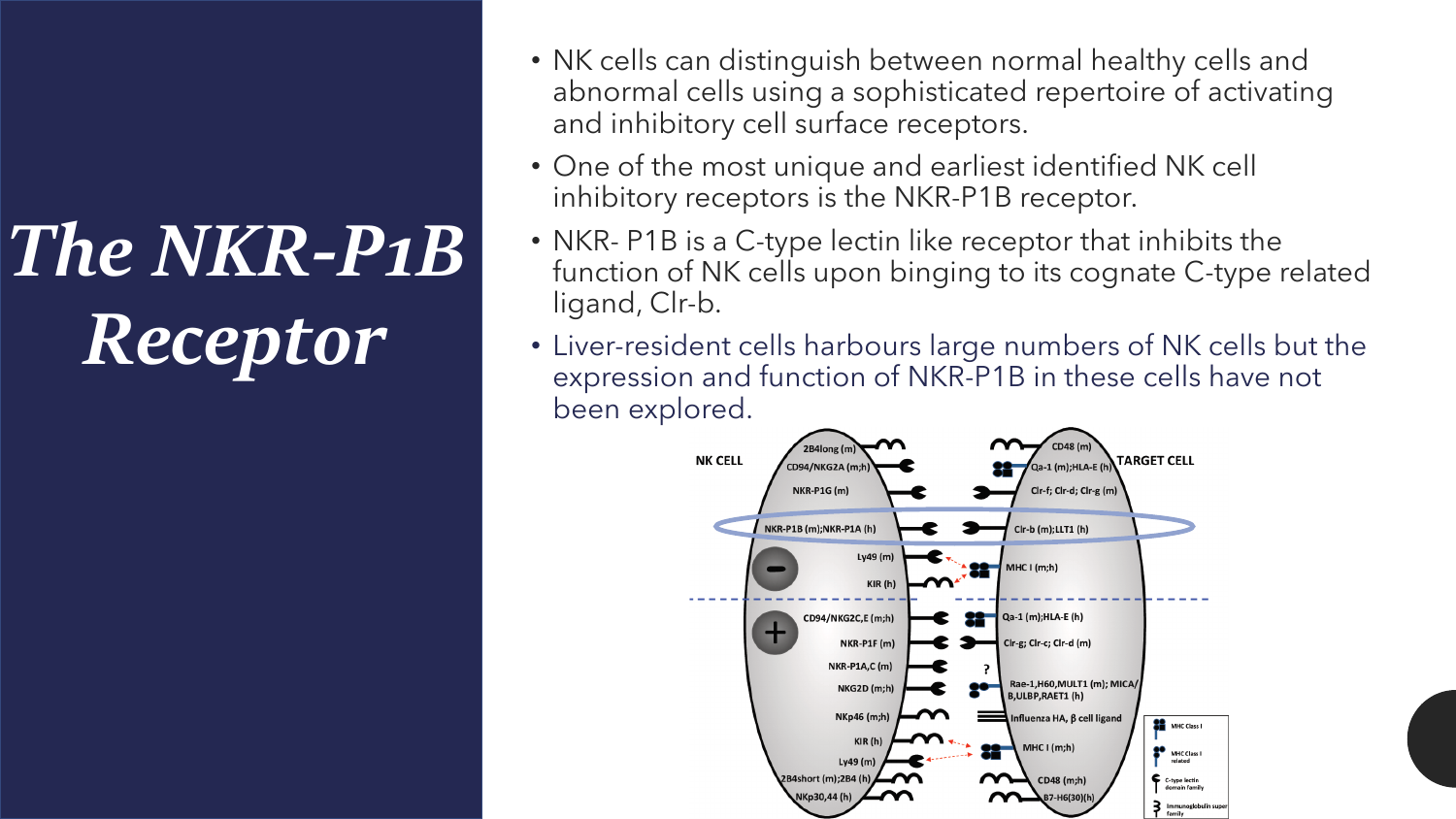# *What Does This Thesis Aim To Accomplish?*

Identify the expression and distribution of NKR-P1B receptors in liver-resident NK cells

Determine if NKR-P1B plays a role in the development and maturation of liver-resident NK cells

Determine the function of the NKR-P1B:Clr-b recognition system in the liver-resident NK cells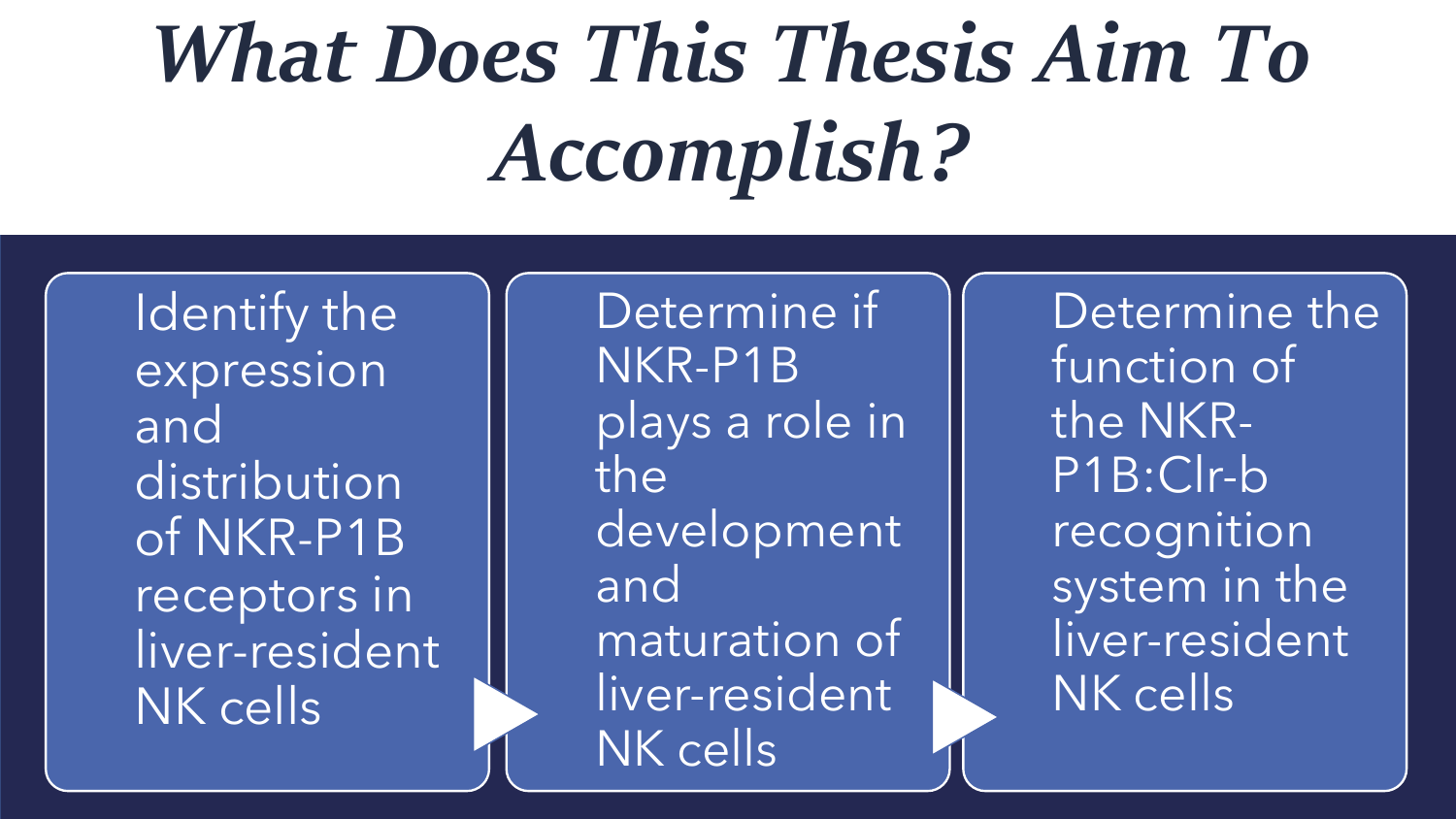#### *METHODOLOGY*



C57BL/6 Wild-Type (WT) and NKR-P1B deficient (KO) mouse livers were treated with ACK Lysis Buffer and purified with Percoll to isolate lymphocytes.





 $\blacktriangleleft$ 

3 Cell were stained with a variety of<br>antibodies to isolate and characterize<br>lymphocyte subsets in the samples. Cell were stained with a variety of antibodies to isolate and characterize lymphocyte subsets in the samples.





Cells were counted and approximately 2 millions cells were used for 10-colour flow cytometry analysis.





Flow cytometry analysis was done using Fortessa X20 flow cytometer and FlowJo vx7.0 software. Specific gating strategies were used to distinguish NK subsets as described in the results section.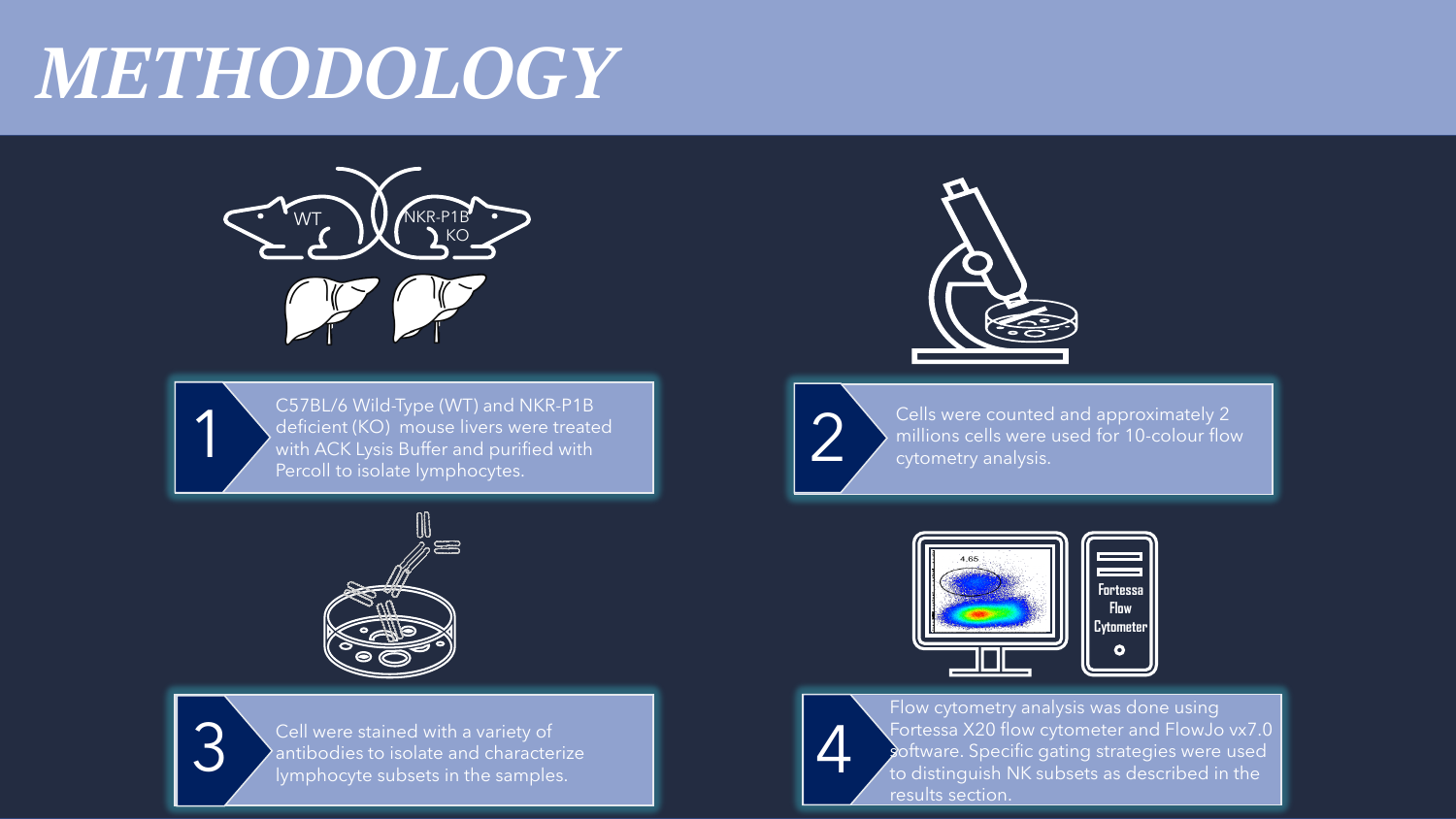## *ANALYSIS OF DATA*

#### **Gating Strategy**



 $10^{5}$  | 8.71

 $6,27$ 

 $-10^{3}$  $\overline{0}$ 

 $CD27$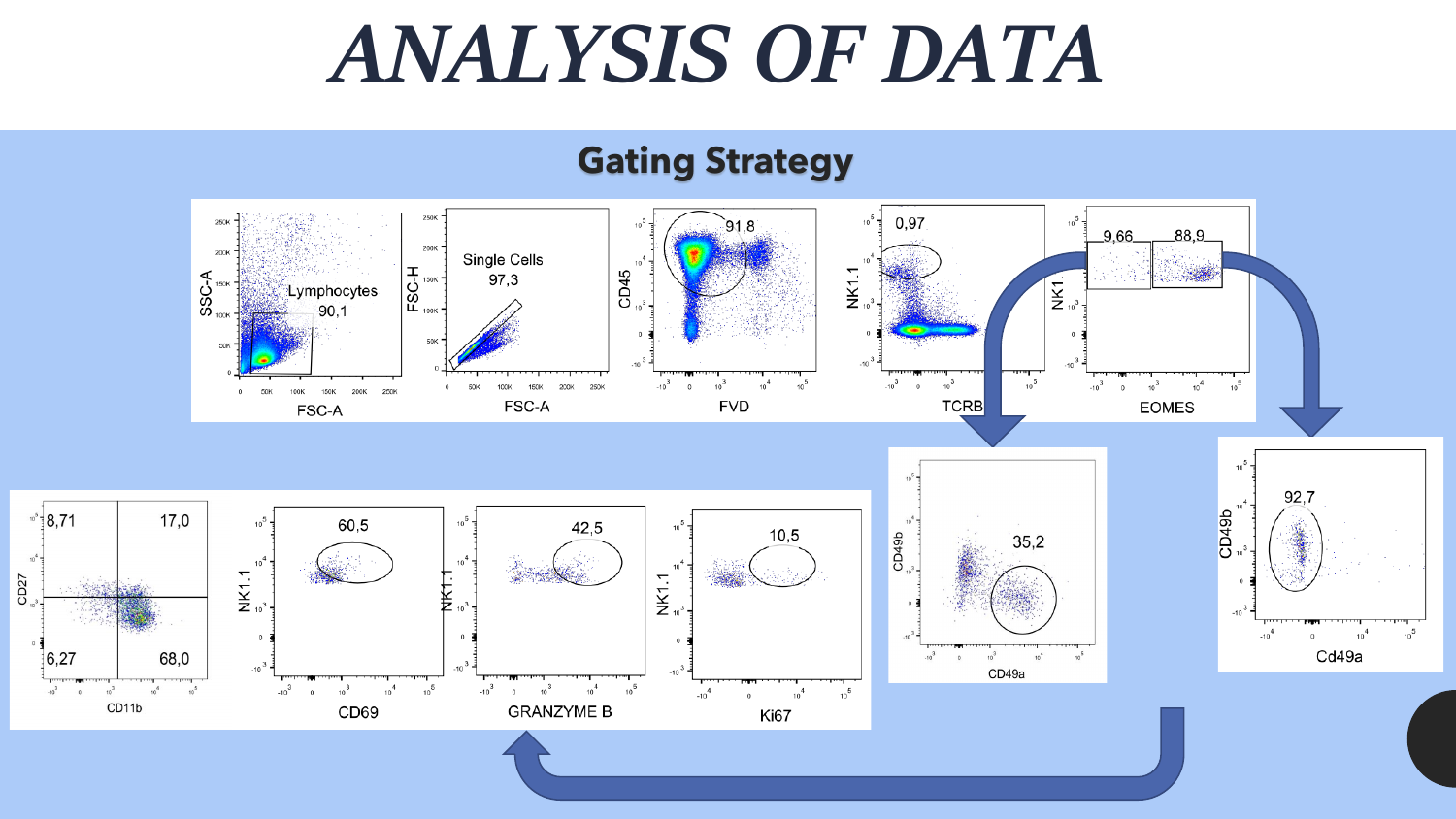## *PRELIMINARY RESULTS*





**<sup>100</sup> CD49a+ Granzyme <sup>B</sup>**

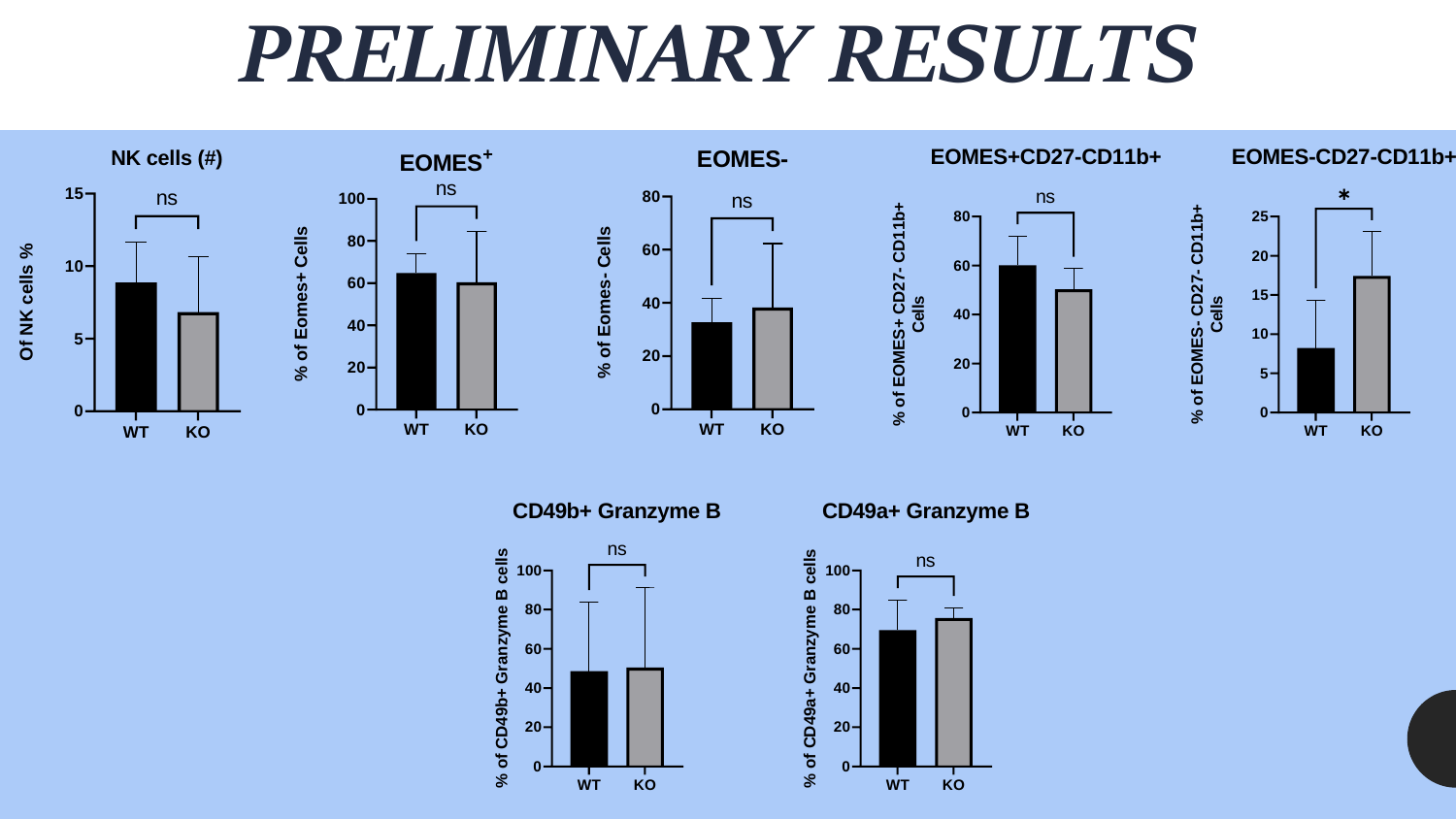### *DISCUSSION*

- Difference in # of NK Cells is **statistically non-significant** (ns) between Wild-Type (WT) and NKR-P1B Knock-Out (KO) mice.
- **No statistically significant** differences were observed in the numbers and proportions of granzyme B expression in liver resident NK cells between WT and KO mice.
- **Significantly** larger proportion of liver-resident NK cells exhibit a *less mature phenotype* in KO mice compare to the WT mice, suggesting that the NKR-P1B plays a role in the maturation of liver-resident NK cells.
- Future studies will look if the functions of liver-resident cells are affected in NKR-P1B deficient mice compared to the WT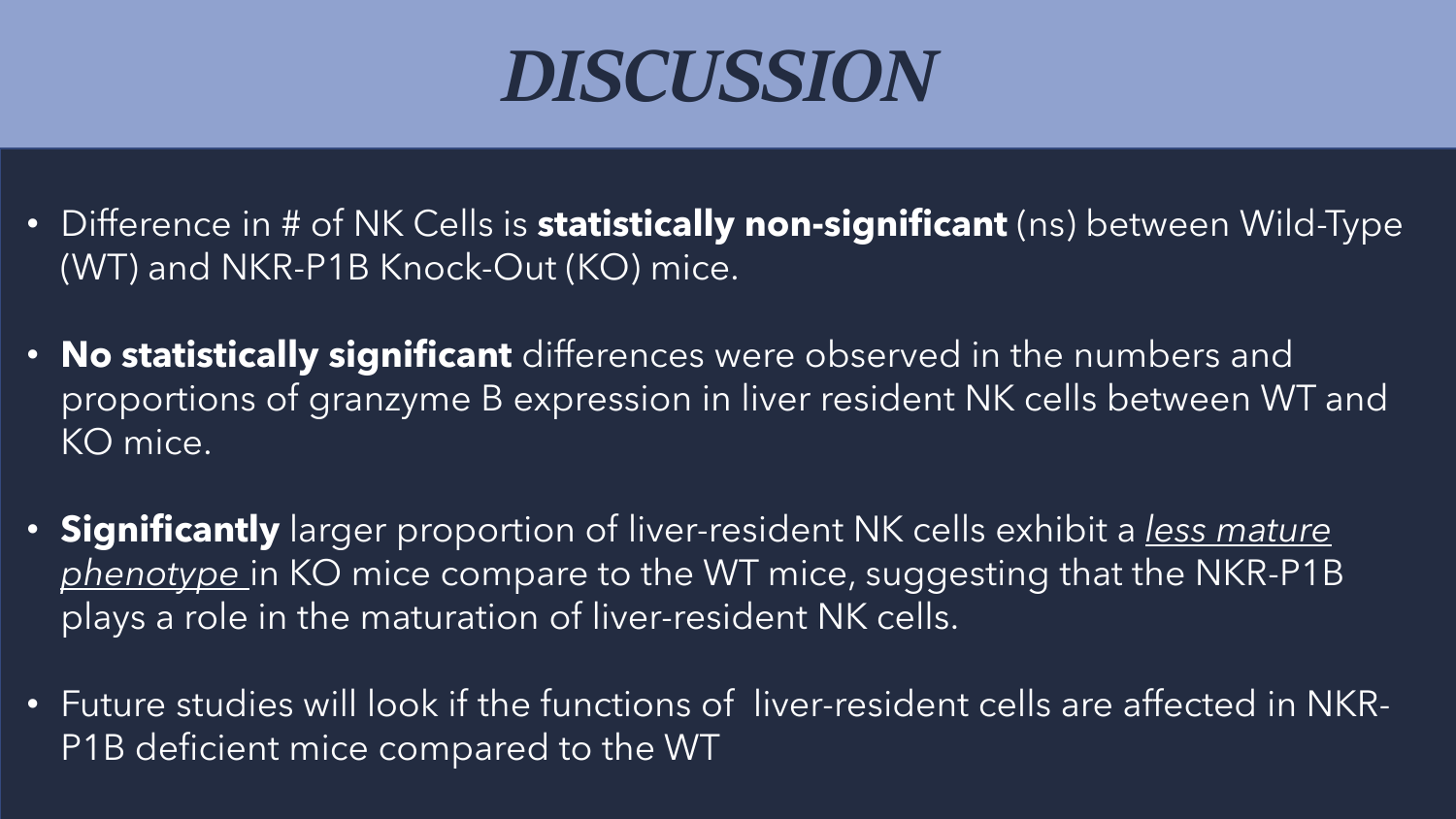### *SIGNIFICANCE*

These murine studies will give more insight to the function of the human NKR-P1A, which is the homolog of NKR-P1B receptor in humans and could potentially lead to additional research regarding immunological responses in a variety of hepatic inflammatory diseases involving hepatitis, liver fibrosis, liver cirrhosis, and non-alcoholic fatty liver disease (NAFLD).